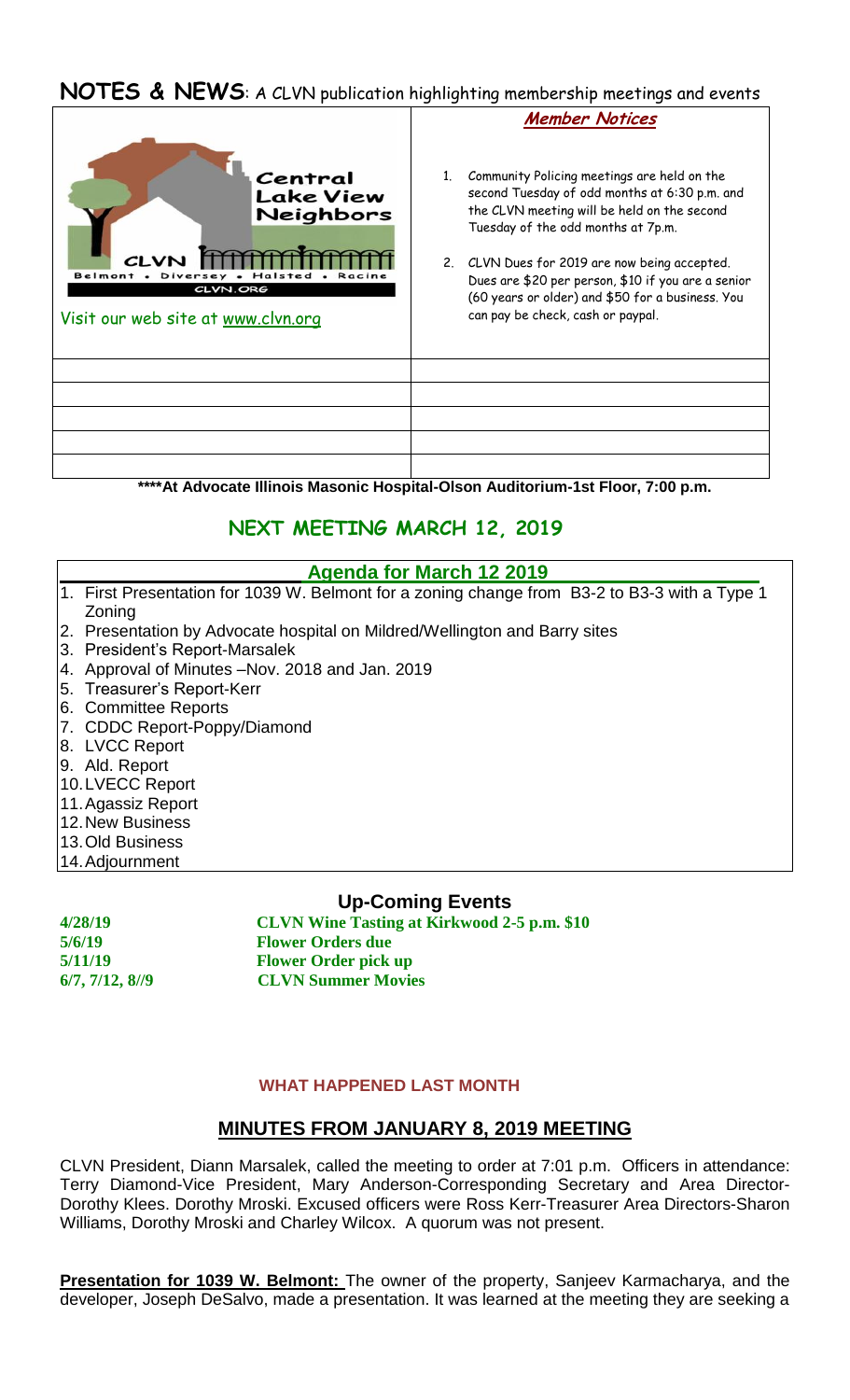zoning change form B3-2 to B3-3. Under the current zoning he needs about 25 feet more so will seek a zoning change. This information was not communicated to CLVN and this request was not officially made as an agenda item. CLVN had been informed they were coming to the meeting to do a presentation and not seeking a zoning change. Their attorney, Thomas Moore, also attended the meeting. The footprint of the building will remain the same under the requested B3-3 zoning. The height of the building would be 50 feet.

The owner of the property is the owner of Cumin Indian restaurant located in Wicker Park. He purchased the property last year and initially wanted to renovate the property. He met with Ald. Tunney and after talking believed he needs to tear down the building instead of renovating the building. There is currently no basement and under his new building he would have a basement. A restaurant, banquet area and business office would occupy the first two stories of the building and residential would occupy the third and fourth floors. The third floor would house a 2 bedroom and 3 bedroom apartments. The fourth floor would be 4 bedrooms and owner occupied. There would be 3 parking spots located at the rear of the building. The owner has received an SBA approved loan which requires the owner occupy 50-85% of the property. There will be an elevator which will only reach the second floor. He hopes to receive a loading dock space in the front of the building and will have to pay for the loss of a metered parking spot in front of the property. His deliveries will be limited and he brings many fresh items himself to cook with at the restaurant. He will have garbage enclosures area in the rear of the building. He is also willing to enter into a plan of operation for his incidental liquor license. The event space located on the second floor would accommodate 50-70 individuals. The hours of operation for lunch would be 11:30- 3p.m. and dinner from 5-10 p.m. He does not seek a side walk café permit. There will not be any live entertainment. He will have security cameras over the building. No additional signage will be sought other then what is proposed. There will not be any rooftop deck.

CLVN was given a copy of a plan of operation at the meeting to review. CLVN officers and the CLVN Planning and Zoning committee will address how to handle this matter as it was not properly noticed in the minutes and our next meeting is scheduled for March. We usually require a two meeting presentation. We requested the floor plan, elevations and developer's checklist to be completed. We will need the owner to return to the March 12, 2019 CLVN meeting to make a formal presentation. CLVN will also require a Type 1 Zoning on this project with a restrictive covenant entered to run with the land.

**President's Report:** Marsalek wished everyone a Happy 2019**.** The Community Policing and CLVN meetings for 2019 will be Jan. 8, March 12, May 14, July 9, Sept.10 and Nov. 12. Marsalek reminded members that CLVN dues for 2019 are now being accepted were due January 1, 2019. The CLVN Holiday Party was held at the River on Dec. 13, 2018 and everyone had a great time. Thanks to the River for hosting the party. There will be an Aldermanic Candidates Forum on Jan. 17 at 7p.m. at the Center on Halsted.

**Treasurer's Report**: Marsalek reported for Kerr that the balances for the accounts are \$21,603.26. We received movie night sponsorships from the Cubs and membership income over the past 2 months. Expenses were donations to the Lake View Food Pantry and Operation Mitten. We have 76 paid memberships of which 9 are businesses, 39 seniors and 28 standard memberships. Kerr also reported from the 2019 budget we were up in funds \$6166.23 due to movie sponsorships and our costs have been down. We hope to increase memberships.

**Approval of November 13, 2018 Minutes**: This approval of the minutes were tabled to the March 12, 2019 meeting as a quorum was not present to cast an official vote.

**Planning & Zoning Committee Report:** Poppy reported all items are closed. The committee will now address 1039 W. Belmont.

**CDDC Report**: Poppy reported there was no meeting in December and the next meeting will be held in two weeks in January.

**LVCC Report:** Klees reported no meeting was held and no meeting is scheduled.

**Ald. Report**: Chris Jessup reported Ald. Tunney is collecting used Christmas Trees. You can leave them in the alley for recycling/mulch. If after this weekend then Streets and San will pick up. Vote by mail applications are available on line. People's Gas is addressing items on the 1000 and 1100 blocks of Wellington. Shredding will take place at the Alderman's office on March 30, 2019 from 9 a.m.-noon. Staffing at the 19<sup>th</sup> District is about 381 officers. Poppy was encouraged by Supt. Johnson's remarks that he is increasing police staff. A suggestion was made for the officers to